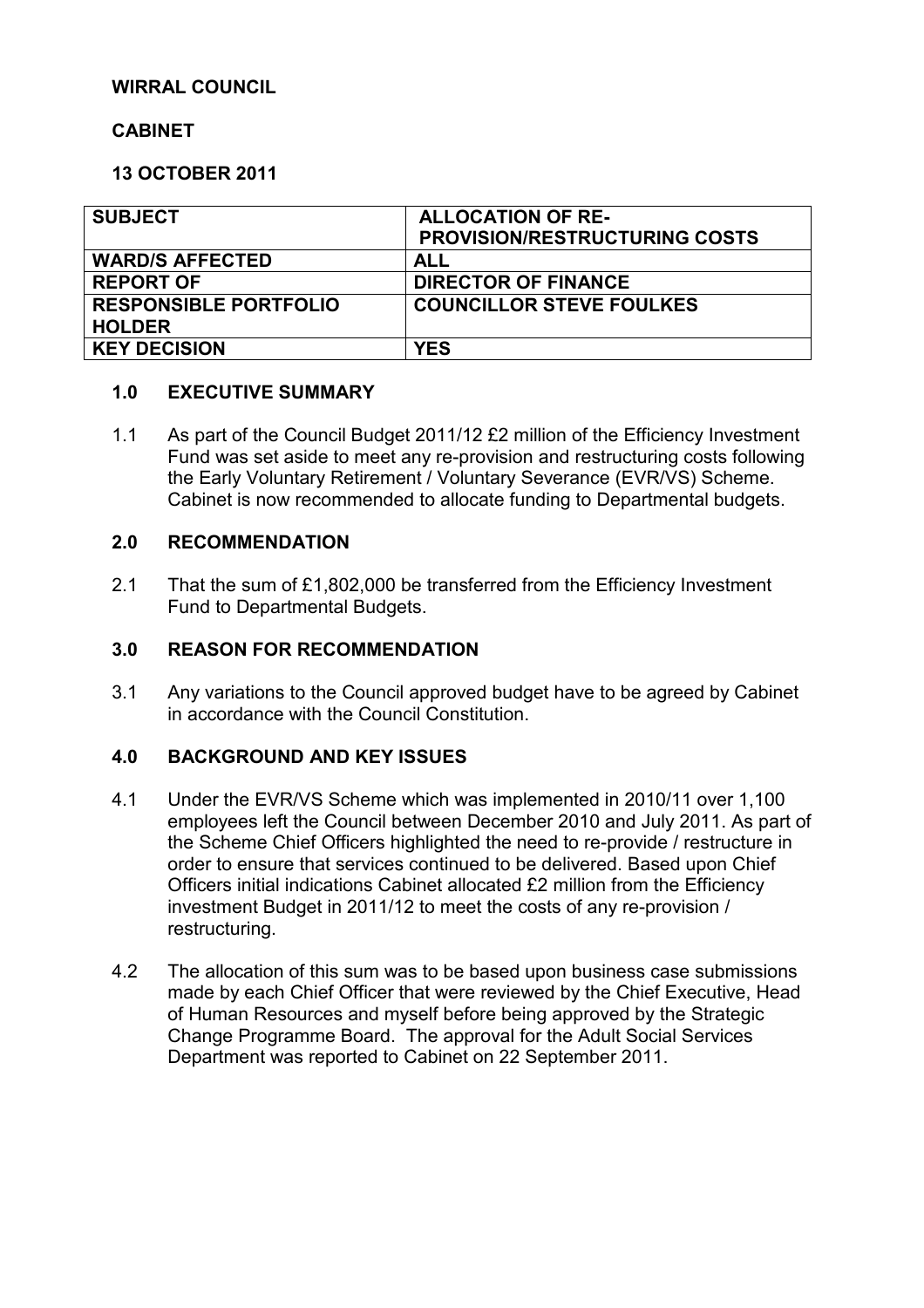4.3 The table shows the initial amounts identified by Chief Officers compared to the sums approved by the Strategic Change Programme Board and now recommended for virement from the Efficiency Investment Fund to departmental budgets.

| <b>INITIAL SUM</b>             |       | <b>APPROVED</b>              |                 |
|--------------------------------|-------|------------------------------|-----------------|
|                                | £000  |                              | £000            |
| <b>Adult Social Services</b>   | 300   |                              | 300             |
| <b>Children and Young</b>      |       |                              |                 |
| People                         | 300   |                              | 300             |
| <b>Corporate Services</b>      | 300   | <b>Housing Division</b>      | 294             |
| Finance                        |       |                              |                 |
| <b>IT/Internal Audit</b>       | 90    |                              | 90              |
| Law, HR, Asset Mgt             |       |                              |                 |
| <b>Environmental Health</b>    | 130   | Env Health / Pests           | 204             |
| <b>Pest Control/Trading</b>    | 145   | <b>Trading Standards</b>     | 74              |
| Standards/                     | 125   | <b>Facilities Management</b> | 127             |
| Facilities Management/         | 30    | <b>Legal Services</b>        | 10 <sup>°</sup> |
| <b>Legal Services</b><br>Total | 420   | Total                        | 415             |
| <b>Technical Services</b>      |       |                              |                 |
| Parks seasonal staff           | 210   | Seasonal gardeners           | 195             |
| <b>PACSPE client staff</b>     | 100   | Parks client staff           | 111             |
| Departmental changes           | 90    | Departmental changes         | 97              |
| Total                          | 400   | Total                        | 403             |
| Contingency                    | 190   |                              |                 |
| Total                          | 2,000 | Total                        | 1,802           |

# **5.0 RELEVANT RISKS**

5.1 The £2 million was established to ensure that money was set-aside to ensure the continuation of service delivery following the EVR/VS Scheme with this sum based upon the indicative figures submitted by Chief Officers for reprovision / restructuring costs.

### **6.0 OTHER OPTIONS CONSIDERED**

6.1 The sum was allocated specifically for re-provision / restructuring costs and so no other options were considered.

## **7.0 CONSULTATION**

7.1 The business cases submitted by Chief Officers were reviewed by the Chief Executive, Head of Human Resources and myself before being considered by the Strategic Change Programme Board. In terms of the detailed proposals the departments concerned have involved the Trade Unions and those affected in the workforce in the discussions.